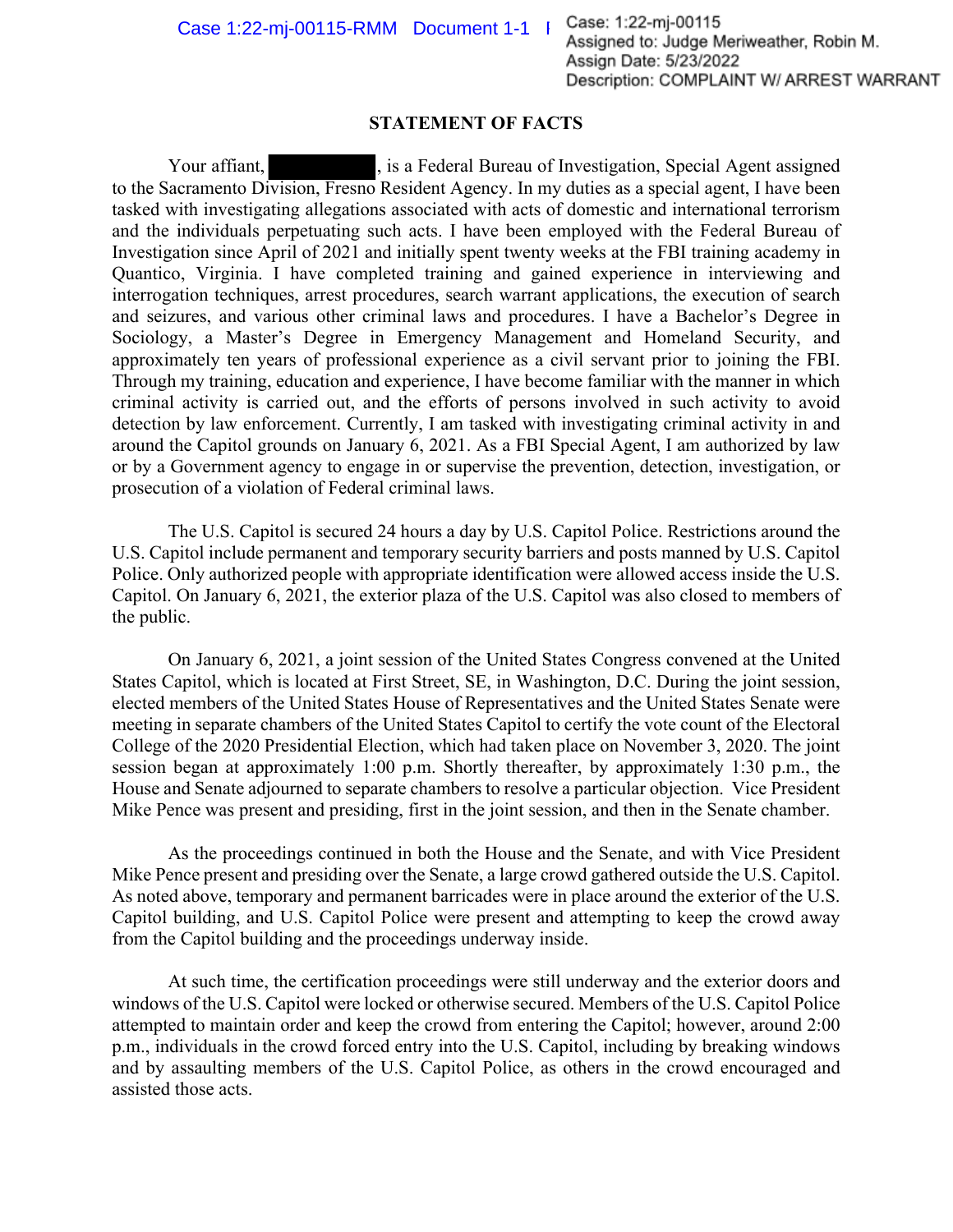Shortly thereafter, at approximately 2:20 p.m. members of the United States House of Representatives and United States Senate, including the President of the Senate, Vice President Mike Pence, were instructed to—and did—evacuate the chambers. Accordingly, the joint session of the United States Congress was effectively suspended until shortly after 8:00 p.m. Vice President Pence remained in the United States Capitol from the time he was evacuated from the Senate Chamber until the sessions resumed.

During national news coverage of the aforementioned events, video footage which appeared to be captured on mobile devices of persons present on the scene depicted evidence of violations of local and federal law, including scores of individuals inside the U.S. Capitol building without authority to be there.

## **FACTS SPECIFIC TO THADDIS DERONE JOHNSON, JR.**

On or about January 8, 2021, the FBI obtained information indicating that THADDIS DERONE JOHNSON, JR. may have been at the United States Capitol on January 6, 2021, and may have entered the Capitol building unlawfully. JOHNSON was subsequently interviewed by two FBI Agents on January 26, 2021. During the interview JOHNSON admitted he travelled to Washington, D.C. on January 6, 2021, at "the request of United States President Donald Trump" and "was on the steps of the U.S. Capitol recording the crowd." However, JOHNSON denied entering the United States Capitol building.

In September 2021, a confidential human source (CHS) provided information that JOHNSON had entered the United States Capitol building on January 6, 2021. The CHS provided open-source video that showed Johnson near a door of the United States Capitol. The CHS also provided screenshots from an affidavit from another capitol riot defendant in which Johnson appeared to be inside the building.

Open source material posted to Youtube showed JOHNSON outside the Capitol wearing a red "Keep America Great" hat, a blue bandana or face gaiter, and a distinctive plaid jacket:



Figure 1 https://www.youtube.com/watch?v=k1\_pp8\_lb\_o at video mark 1:18:59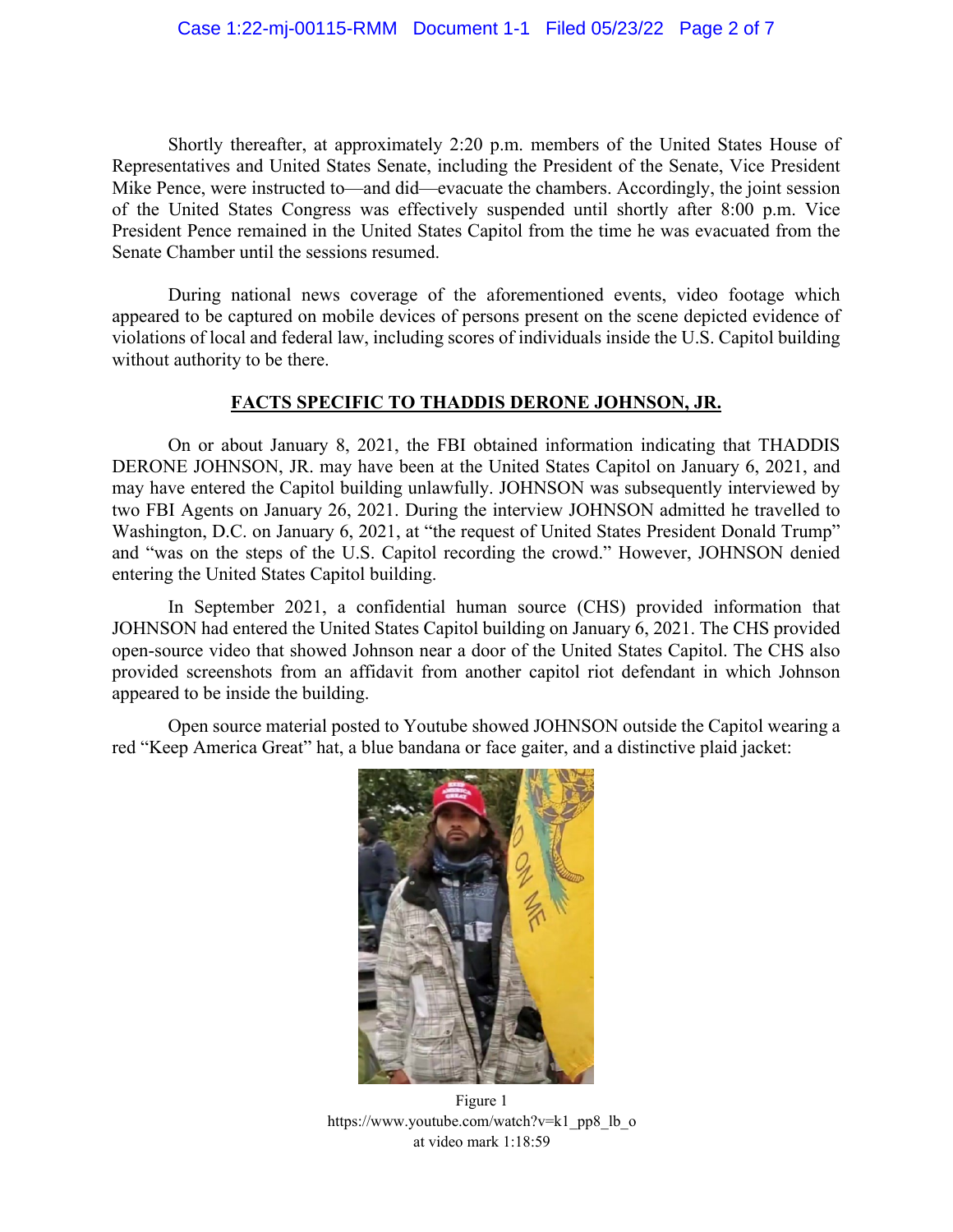## Case 1:22-mj-00115-RMM Document 1-1 Filed 05/23/22 Page 3 of 7

Additional open source material showed JOHNSON directly outside the Northwest Side Door entrance on the upper west terrace of the Capitol after the doors had been breached. Photos posted to Facebook and a video posted to Parler showed JOHNSON at the Northwest Side Door as people entered the building. Figure 4 shows the approximate location of JOHNSON when these images were taken.



Figure 2 [https://www.facebook.com/photo.php?fbid=10164694238185483](https://www.facebook.com/photo.php?fbid=10164694238185483&set=pb.776265482.-2207520000..&type=3) [&set=pb.776265482.-2207520000..&type=3](https://www.facebook.com/photo.php?fbid=10164694238185483&set=pb.776265482.-2207520000..&type=3)

Figure 3 [https://web.archive.org/web/submit?url=https://video.parler.com/f6](https://web.archive.org/web/submit?url=https://video.parler.com/f6/58/f658MFug2P9l.mp4) [/58/f658MFug2P9l.mp4](https://web.archive.org/web/submit?url=https://video.parler.com/f6/58/f658MFug2P9l.mp4)



Figure 4

A review of closed circuit security footage provided by the United States Capitol Police from the Capitol on January 6, 2021, showed JOHNSON entering the United States Capitol building on two occasions. At approximately 2:42:22 p.m., the Northwest Side Door was breached. Approximately 36 seconds later, JOHNSON can be seen entering the building and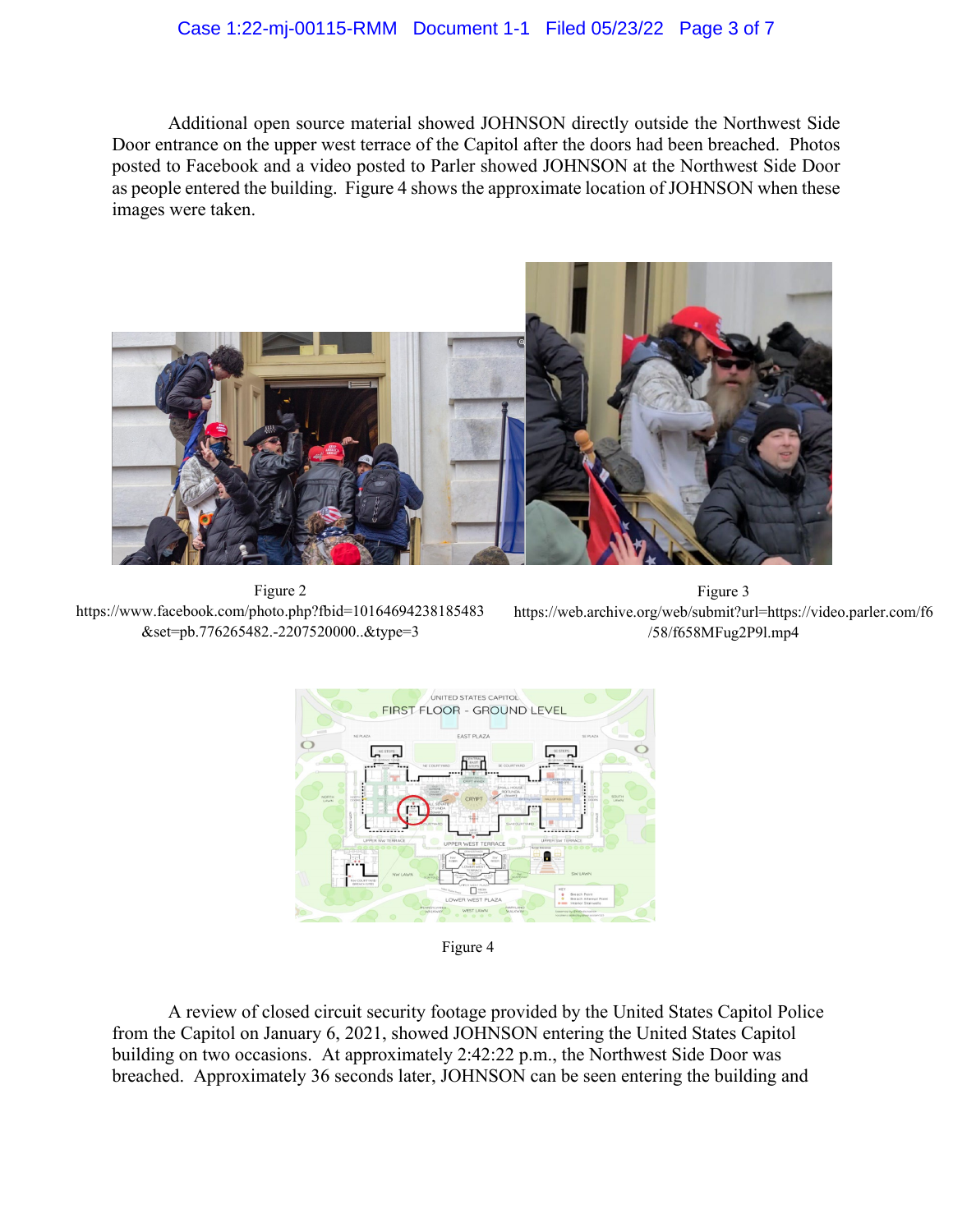## Case 1:22-mj-00115-RMM Document 1-1 Filed 05/23/22 Page 4 of 7

holding up his cell phone while the people in front of him engage law enforcement officers. Johnson stays in the hallway for approximately 38 seconds before exiting the building.



Figure 5

Approximately three minutes after leaving, Johnson reenters the building through the same doors. JOHNSON goes directly into the Senate Parlimentarian's office.



Figure 6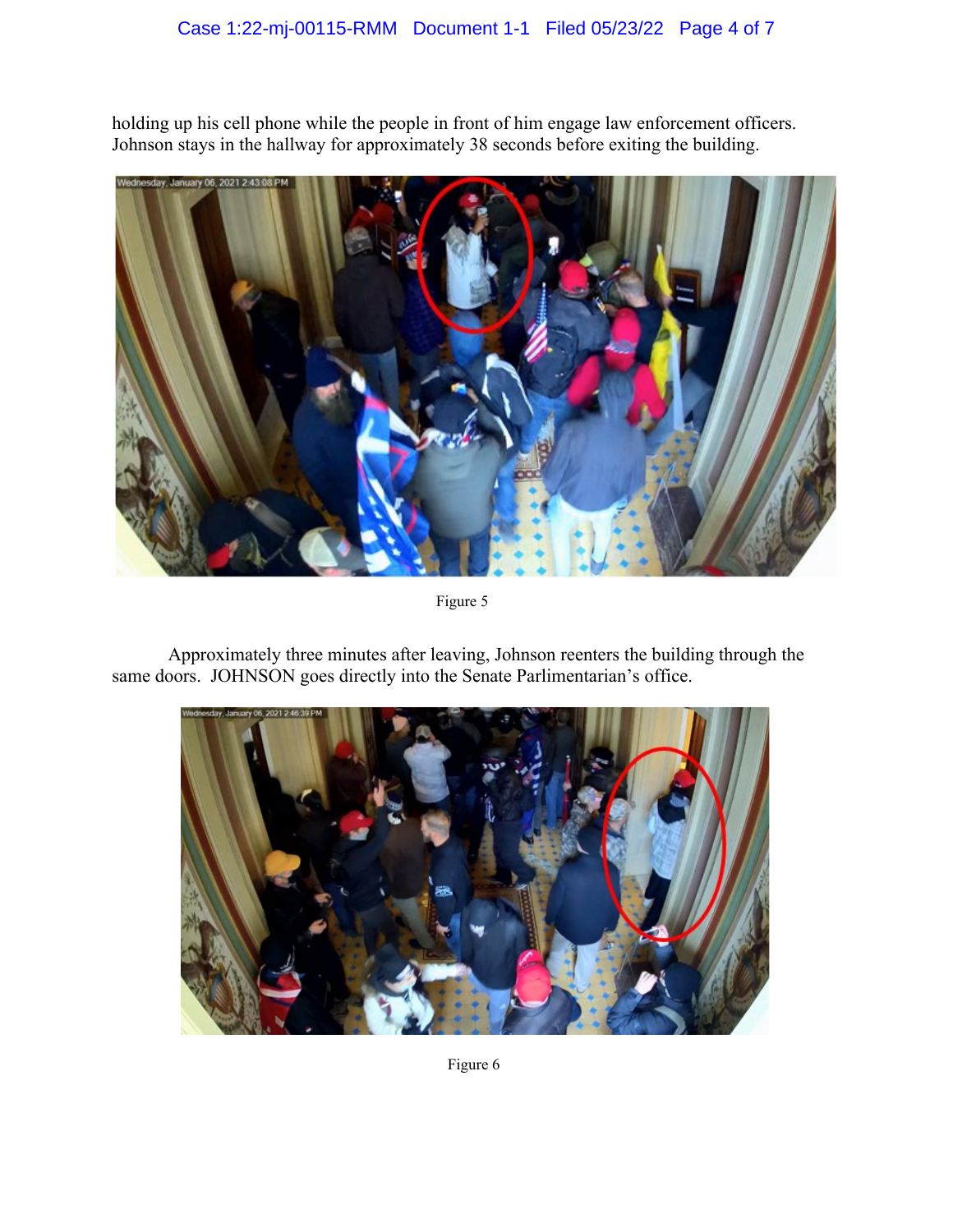JOHNSON remains in the Senate Parlimentarian's office for approximately 70 seconds. While in the office, JOHNSON is captured in an image taken by another rioter:



Figure 7 *See* Case No. 1:21-CR-00304-DLF, ECF No. 31, at 8

JOHNSON exits the office and enters the office across the hall, where he stays for a little over one minute. JOHNSON can then be seen exiting the Capitol a second time.

FBI personnel compared known photographs of JOHNSON taken on January 6, 2021, and photographs from JOHNSON'S social media accounts, to the individual in the aforementioned United States Capitol security footage. The individual in the security footage matched the clothing and appearance of JOHNSON. In September 2021, JOHNSON updated his California Driver's License photo, which shows similarities between JOHNSON and the individual depicted inside the United States Capitol building on January 6, 2021. JOHNSON also ran a YouTube channel called "Real Important News," where he would post videos of himself. In a screenshot from a video posted to YouTube on October 19, 2020, JOHNSON's facial features and hair are consistent with the individual who entered the Capitol on January 6, 2021.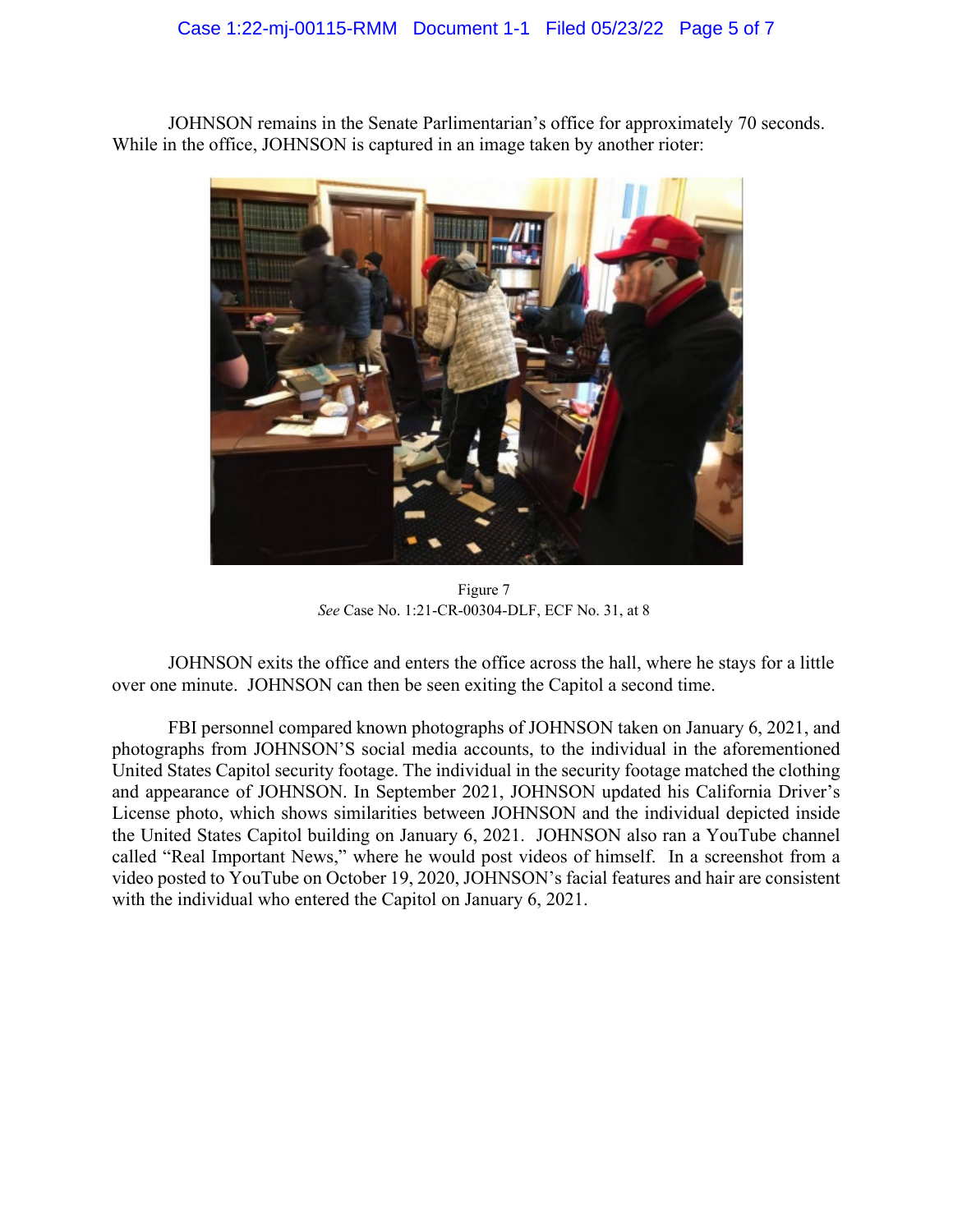

Figure 8 https://www.youtube.com/watch?v=s-imUQ61Ok8

JOHNSON also had a Twitter account, which has since been suspended, under the handle "thaddislove." In a video posted to Twitter, JOHNSON identifies himself as "T.J. Johnson from California" and gives his Facebook and Instagram handles, which the FBI was able to confirm were associated with JOHNSON. In the video, JOHNSON can be seen in what appears to be an airport lounge wearing similar clothing to the clothing JOHNSON wore to the Capitol on January 6.



Figure 9

On May 18, 2022, Special Agents with the Federal Bureau of Investigation conducted a non-custodial interview of JOHNSON in Fresno, California. During the interview JOHNSON admitted to entering the United States Capitol building twice on January 6, 2021. JOHNSON was shown numerous open source and CCTV images from January 6, including figures 1, 3, 5, 6, 7, and 9, in which JOHNSON admitted he was the individual depicted in these photos. JOHNSON explained to Special Agents which rooms he entered and for approximately how long he remained inside. Following the interview, JOHNSON gave the FBI consent to search his phone and surrendered the device to Agents.